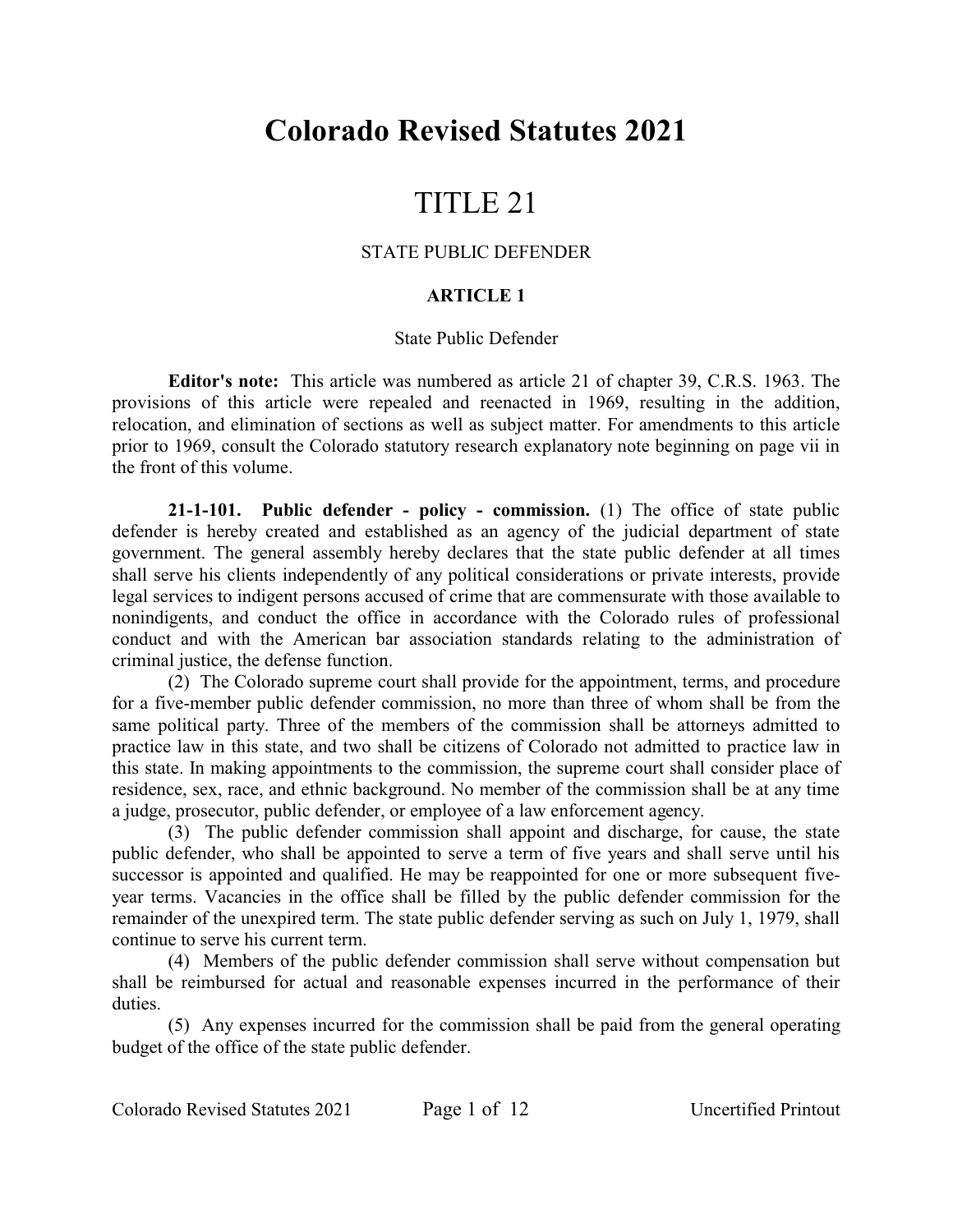**Source: L. 69:** R&RE, p. 255, § 30. **C.R.S. 1963:** § 39-21-1. **L. 79:** Entire section R&RE, p. 770, § 1, effective July 1. **L. 99:** (1) amended, p. 632, § 52, effective August 4.

**21-1-102. State public defender - deputies and employees - regional offices.** (1) The state public defender shall have been licensed to practice law in this state for at least five years prior to his appointment, and he shall devote full time to the performance of his duties and shall not engage in the private practice of law.

(2) The compensation of the state public defender shall be fixed by the general assembly and may not be reduced during the term of his appointment.

(3) The state public defender shall employ and fix the compensation of a chief deputy public defender, deputy state public defenders, investigators, and any other employees necessary to discharge the functions of the office. All salaries shall be reviewed and approved by the Colorado supreme court. The chief deputy public defender and deputy public defenders shall serve, on a full-time basis, at the pleasure of the state public defender and shall not otherwise engage in the practice of law.

(4) The state public defender shall establish such regional offices as he deems necessary to carry out his duties under this article.

**Source: L. 69:** R&RE, p. 255, § 30. **C.R.S. 1963:** § 39-21-2. **L. 79:** Entire section R&RE, p. 771, § 2, effective July 1.

**21-1-103. Representation of indigent persons.** (1) The state public defender shall represent as counsel, without charge except as provided in subsection (3) of this section, each indigent person who is under arrest for or charged with committing a felony if:

(a) The defendant requests it and he complies with subsection (3) of this section; or

(b) The court, on its own motion or otherwise, so orders and the defendant does not affirmatively reject, of record, the opportunity to be represented by legal counsel in the proceeding. When appointed by the court, the office of the state public defender shall be limited to defending the indigent person and shall not be appointed to act as advisory counsel. The court shall not appoint a public defender to represent a defendant if such defendant does not fall within the fiscal standards or guidelines established by the supreme court for appointment of public defenders.

(2) The state public defender shall represent indigent persons charged in any court with crimes that constitute misdemeanors and in which the charged offense includes a possible sentence of incarceration; juveniles upon whom a delinquency petition is filed or who are in any way restrained by court order, process, or otherwise; persons held in any institution against their will by process or otherwise for the treatment of any disease or disorder or confined for the protection of the public; and persons charged with municipal code violations as the state public defender in his or her discretion may determine, subject to review by the court if:

(a) The indigent person or the indigent person's parent or legal guardian in delinquency or other actions pursuant to article 2.5 of title 19 requests it and complies with subsection (3) of this section; or

(b) The court, on its own motion or otherwise, so orders or requests and the defendant or the defendant's parent or legal guardian in delinquency or other actions pursuant to article 2.5 of title 19 does not affirmatively reject, of record, the opportunity to be represented by legal

Colorado Revised Statutes 2021 Page 2 of 12 Uncertified Printout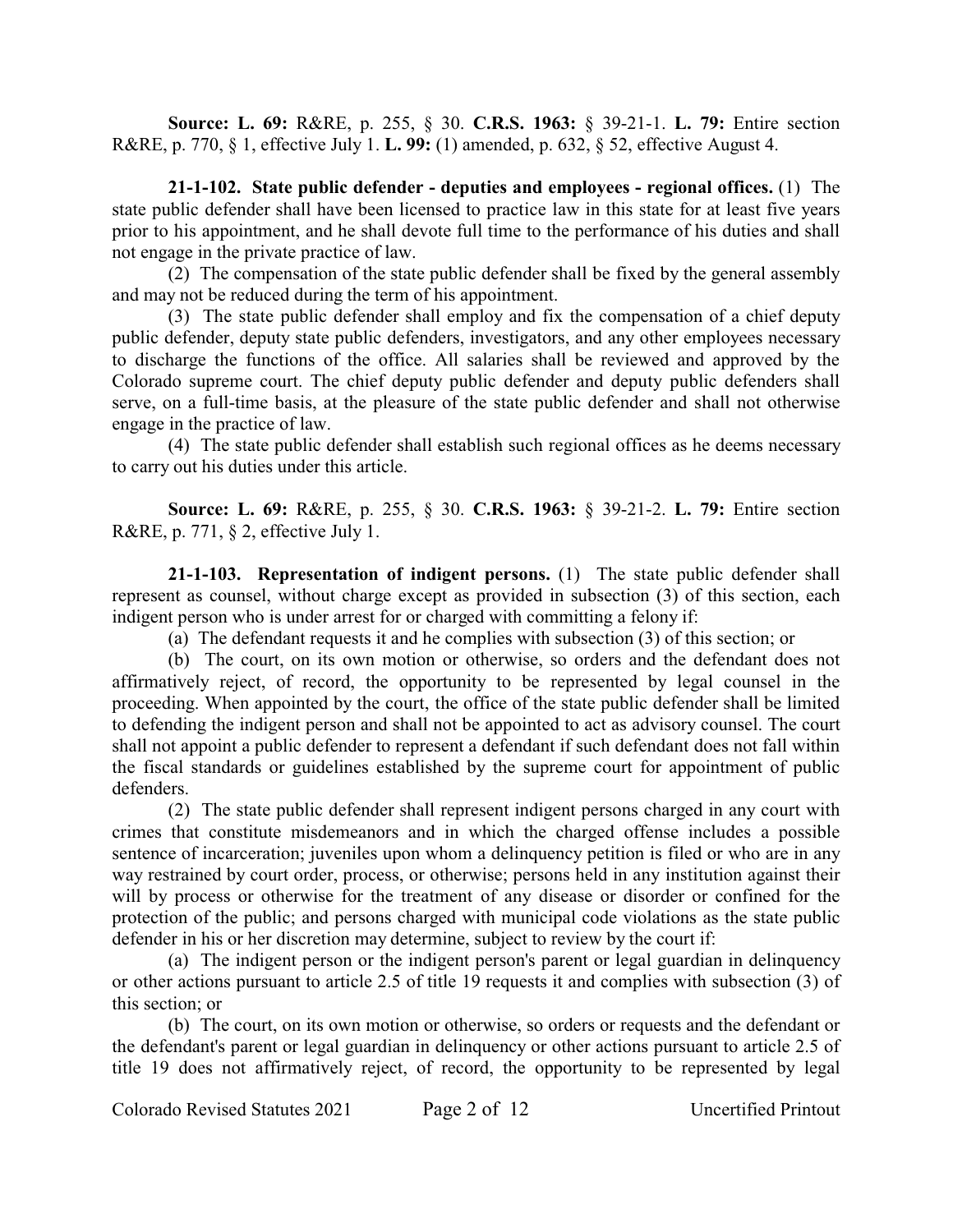counsel in the proceeding. The court shall not appoint a public defender to represent the defendant, or the defendant's parent or legal guardian, if the person does not fall within the fiscal standards or guidelines established by the supreme court.

(3) The state public defender shall make the determination of indigency, subject to review by the court. When a defendant or, if applicable, the defendant's parent or legal guardian requests representation by a public defender, such person shall submit an appropriate application, the form of which states that the application is signed under oath and under the penalty of perjury and that a false statement may be prosecuted as such. The applicant shall pay a nonrefundable processing fee of twenty-five dollars if the court-appointed counsel enters an appearance based upon the application; except that a person under the jurisdiction of the juvenile court, as defined in section 19-1-103, or the person's parent, guardian, or legal custodian is not required to pay the processing fee. The fee is assessed at the time of sentencing, if sentencing occurs, or upon other final disposition of the case; except that the court may, at sentencing or other final disposition, waive the fee if the court determines, based upon the financial information submitted by the party being represented by the court-appointed counsel, that the person does not have the financial resources to pay the fee. Before the court appoints a public defender based on said application, the court shall advise the defendant or, if applicable, the defendant's parent or legal guardian that the application is signed under oath and under the penalty of perjury. A copy of the application must be sent to the prosecuting attorney for review, and, upon request, the court shall hold a hearing on the issue of the eligibility for appointment of the public defender's office. Processing fees collected pursuant to this subsection (3) are transmitted to the state treasurer, who shall credit the same to the general fund.

(4) Nothing is this section shall be construed to authorize the public defender to represent or advise any person who is physically outside the state of Colorado and who has not made a court appearance in the pending matter in the state of Colorado.

(5) Nothing in this section may be construed to prevent the public defender, before determining indigency, from providing representation to juveniles in detention hearings.

**Source: L. 69:** R&RE, p. 255, § 30. **C.R.S. 1963:** § 39-21-3. **L. 81:** (2) amended, p. 929, § 3, effective September 1. **L. 81:** (4) added, p. 924, § 2, effective May 26. **L. 88:** (1)(a), (1)(b), (2)(a), (2)(b), and (3) amended, p. 665, § 6, effective July 1. **L. 90:** IP(1) and (3) amended, p. 1038, § 1, effective July 1. **L. 92:** (2)(a) and (2)(b) amended, p. 2176, § 31, effective June 2; (3) amended, p. 466, § 3, effective July 1. **L. 2000:** (1)(b), IP(2), and (2)(b) amended, p. 1480, § 5, effective August 2. **L. 2004:** (3) amended, p. 725, § 1, effective August 4. **L. 2013:** IP(2) amended, (HB 13-1210), ch. 306, p. 1624, § 4, effective January 1, 2014. **L. 2014:** (5) added, (HB 14-1032), ch. 247, p. 954, § 6, effective November 1. **L. 2021:** (2) amended, (SB 21- 059), ch. 136, p. 738, § 93, effective October 1; (3) amended, (HB 21-1315), ch. 461, p. 3107, § 4, effective July 6.

**Cross references:** (1) For appointment of counsel for indigent persons in insanity or incompetency proceedings, see § 16-8-119.

(2) For the legislative declaration in HB 21-1315, see section 1 of chapter 461, Session Laws of Colorado 2021.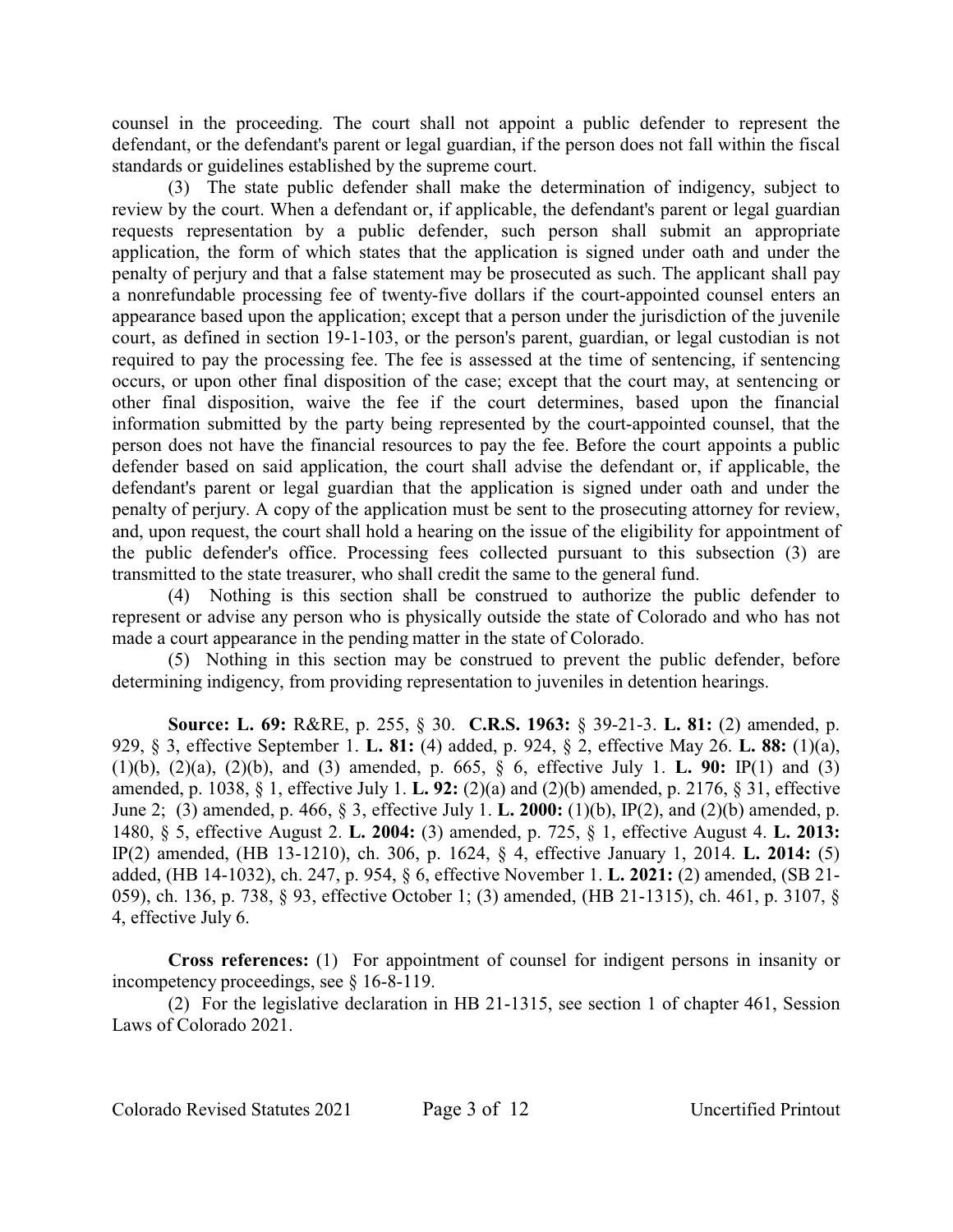**21-1-104. Duties of public defender - report.** (1) When representing an indigent person, the state public defender, only after the conditions of section 21-1-103 have been met, shall:

(a) Counsel and defend him, whether he is held in custody, filed on as a delinquent, or charged with a criminal offense or municipal code violation at every stage of the proceedings following arrest, detention, or service of process; and

(b) Prosecute any appeals or other remedies before or after conviction that the state public defender considers to be in the interest of justice, except as limited in subsection (3) of this section.

(2) In no case, however, shall the state public defender be required to prosecute any appeal or other remedy unless the state public defender is satisfied first that there is arguable merit to the proceeding.

(3) In order to expedite death penalty appeals, state moneys shall not be used to prosecute any appeal on behalf of the defendant in any class 1 felony case where the death penalty has been imposed that is not an appeal as of right in state court. In addition, in any class 1 felony case where the death penalty has been imposed, state moneys shall not be used to prosecute any federal habeas corpus proceeding on behalf of the petitioner, unless the petitioner is seeking to prevent extradition. For purposes of this subsection (3), "appeal as of right" means a direct appeal on behalf of the defendant of the validity of the underlying conviction and the propriety of the sentence and a motion for postconviction relief properly brought by the defendant in accordance with rule 35 of the Colorado rules of criminal procedure and any appeal on behalf of the defendant of the denial of such motion.

(4) Notwithstanding section 24-1-136 (11)(a)(I), pursuant to section 2-7-203, the state public defender shall report annually to the judiciary committees of the house of representatives and senate, or to any successor committees, information concerning:

(a) The number of juvenile delinquency cases for which counsel from the office is appointed;

(b) The number of juvenile cases that involve a conflict of interest;

(c) The process of selecting, training, and supporting attorneys who represent children in juvenile delinquency court;

(d) The average length of time attorneys are assigned to juvenile court;

(e) The outcome of efforts to reduce juvenile court rotations and increase opportunities for promotional advancement in salaries for attorneys in juvenile court; and

(f) The process of training attorneys and other employees of the office concerning determinations of competency to proceed for juveniles and adults, competency evaluation reports, services to restore competency, and certification proceedings governed by article 65 of title 27.

(5) The state public defender shall hire social workers, as defined in section 12-245-401 (9), to assist in defending juvenile defendants.

(6) The office of state public defender shall provide one or more public defender liaisons to the department of corrections and the state board of parole to assist inmates or inmate liaisons with legal matters related to detainers, bonds, holds, warrants, competency, special needs parole applications, and commutation applications. The office of state public defender, in consultation with the state board of parole and the department of corrections, shall develop any necessary policies and procedures for implementation of this subsection (6).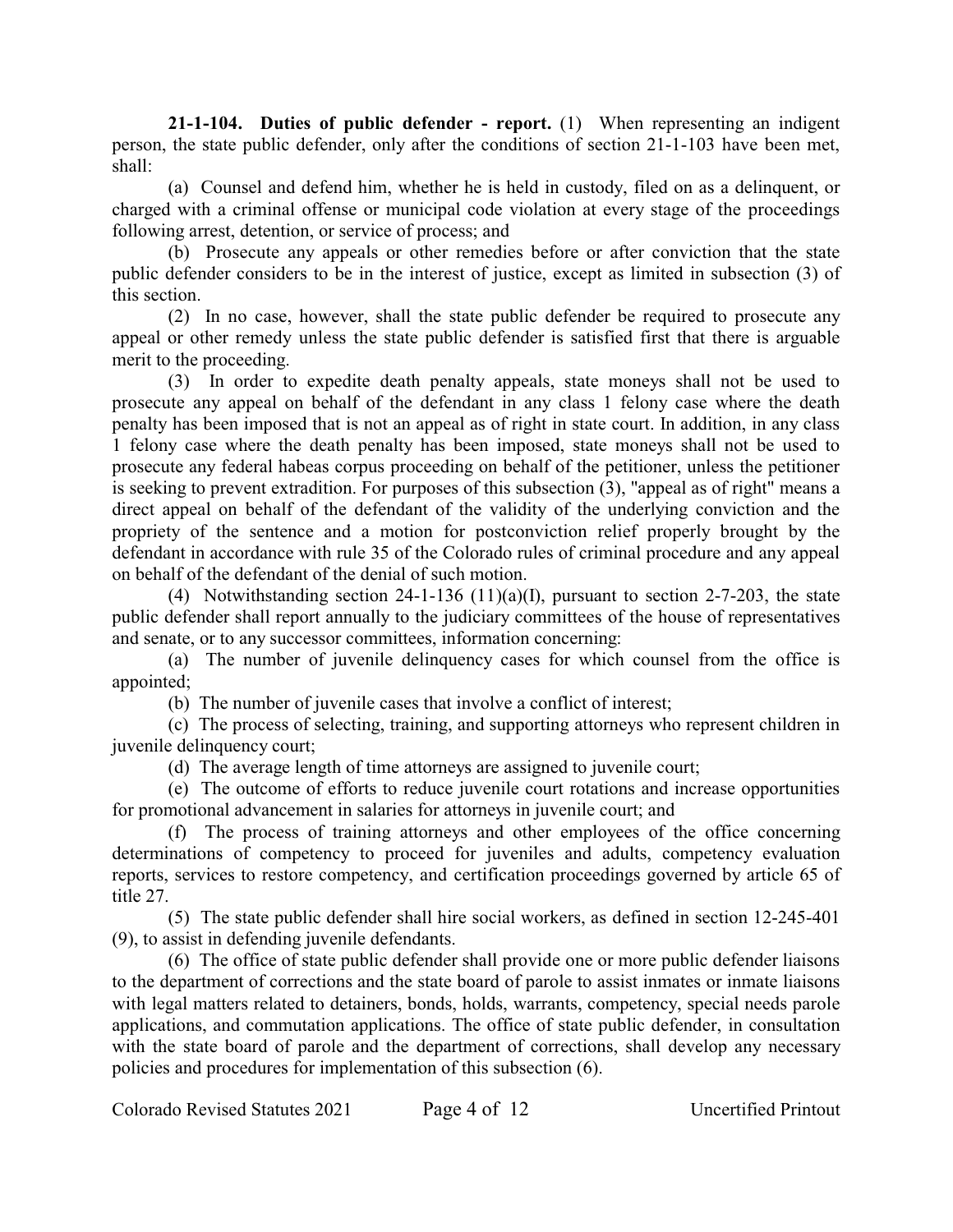**Source: L. 69:** R&RE, p. 256, § 30. **C.R.S. 1963:** § 39-21-4. **L. 81:** IP(1) amended, p. 924, § 3, effective May 26. **L. 94:** (1)(b) amended and (3) added, p. 1475, § 4, effective July 1. **L. 2014:** (5) added, (HB 14-1023), ch. 177, p. 649, § 1, effective May 14; (4) added, (HB 14- 1032), ch. 247, p. 955, § 9, effective November 1. **L. 2017:** IP(4) amended, (SB 17-233), ch. 175, p. 637, § 1, effective August 9. **L. 2019:** (4)(d) and (4)(e) amended and (4)(f) added, (SB 19-223), ch. 227, p. 2291, § 16, effective July 1; (5) amended, (HB 19-1172), ch. 136, p. 1682, § 114, effective October 1. **L. 2021:** (6) added, (SB 21-146), ch. 459, p. 3084, § 6, effective July 6.

## **21-1-105. Appointment of other attorney or investigator in place of public defender - contracts for services. (Repealed)**

**Source: L. 69:** R&RE, p. 256, § 30. **C.R.S. 1963:** § 39-21-5. **L. 95:** Entire section amended, p. 1407, § 1, effective July 1. **L. 96:** Entire section repealed, p. 1015, § 2, effective May 23.

**21-1-106. Recoupment of fees and costs.** In any case when a court determines that a defendant is able to repay all or part of the expense of state-supplied or court-appointed counsel or any ancillary expenses incurred in representing such defendant, the court shall assess such fees or costs against such defendant and shall notify the judicial district's collection investigator.

**Source: L. 81:** Entire section added, p. 1051, § 1, effective September 1. **L. 96:** Entire section amended, p. 1016, § 3, effective May 23. **L. 2021:** Entire section amended, (SB 21-055), ch. 12, p. 76, § 8, effective March 21.

**21-1-107. State public defender - gifts, grants, and donations for record sealing sealing defense fund - created.** (1) The state public defender may apply for grants and accept gifts or donations from private or public sources for the purpose of representing indigent clients in matters pursuant to part 7 of article 72 of title 24 when such action is in accordance with the Colorado rules of professional conduct and the American bar association standards relating to criminal justice for the defense function. The state public defender shall not accept a gift, grant, or donation if the gift, grant, or donation is conditioned on its use for sealing records for a specific identified individual or individuals. The state public defender shall transmit all money received through gifts, grants, or donations to the state treasurer, who shall credit the money to the sealing defense fund created in subsection (2) of this section.

(2) (a) The sealing defense fund, referred to in this subsection (2) as the "fund", is created in the state treasury. The fund consists of gifts, grants, and donations credited to the fund pursuant to subsection (1) of this section and section 21-2-109 and any other money that the general assembly may appropriate or transfer to the fund.

(b) The state treasurer shall credit all interest and income derived from the deposit and investment of money in the fund to the fund.

(c) Money in the fund is continuously appropriated to the state public defender and the office of alternate defense counsel for the purpose of representing indigent clients in matters pursuant to part 7 of article 72 of title 24.

(3) The state public defender shall annually report on the receipt and expenditure of gifts, grants, and donations pursuant to subsection (1) of this section at its presentation to its

Colorado Revised Statutes 2021 Page 5 of 12 Uncertified Printout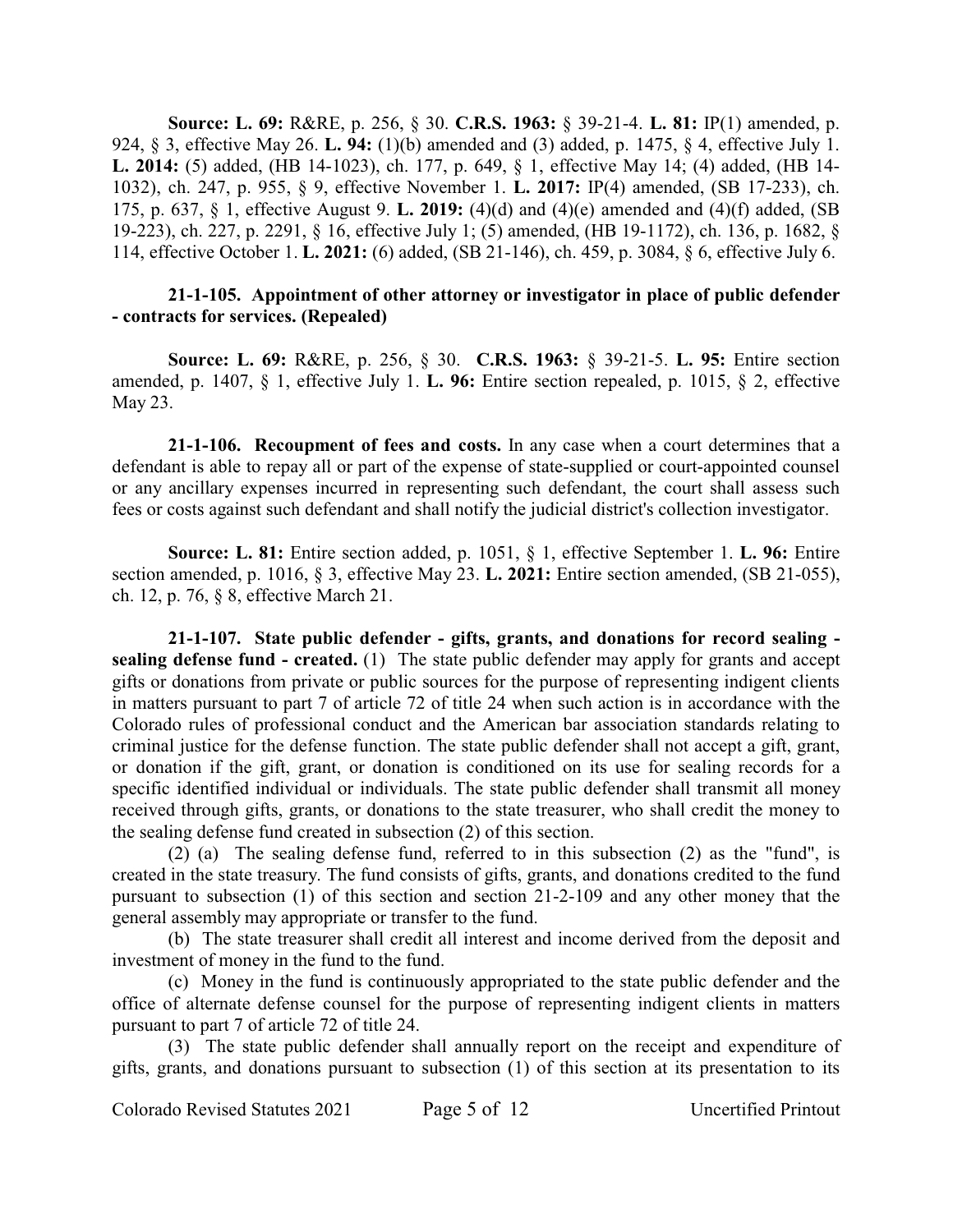committee of reference at a hearing held pursuant to section 2-7-203 (2)(a) of the "State Measurement for Accountable, Responsive, and Transparent (SMART) Government Act".

**Source: L. 2021:** Entire section added, (HB 21-1214), ch. 455, p. 3029, § 3, effective September 7.

## **ARTICLE 2**

#### Alternate Defense Counsel

**21-2-101. Alternate defense counsel - policy - commission.** (1) The office of alternate defense counsel is hereby created and established as an agency of the judicial department of state government. The general assembly hereby declares that the alternate defense counsel shall provide legal representation in circumstances in which the state public defender has a conflict of interest in providing legal representation. The general assembly hereby declares that the alternate defense counsel at all times shall serve his or her clients independently of any political considerations or private interests, provide to indigent persons accused of crimes legal services that are commensurate with those available to nonindigents, and conduct the office in accordance with the Colorado rules of professional conduct and with the American bar association standards relating to the administration of criminal justice, the defense function.

(2) The Colorado supreme court shall appoint a nine-member alternate defense counsel commission, referred to in this article as the "commission". No more than five members of the commission shall be from the same political party. Six members of the commission shall be attorneys admitted to practice law in this state who have experience in the practice of criminal defense, and three members of the commission shall be citizens of Colorado not admitted to practice law in this state. There shall be one member from each of the congressional districts in the state. Members of the commission shall serve for terms of four years; except that, of the members first appointed, five shall serve for terms of two years. Vacancies on the commission shall be filled by the supreme court for the remainder of any unexpired term. In making appointments to the commission, the supreme court shall consider place of residence, sex, race, and ethnic background. No member of the commission shall be at any time a judge, prosecutor, public defender, or employee of a law enforcement agency. The supreme court shall establish procedures for the operation of the commission.

(3) The commission shall appoint, and may discharge for cause, a person to serve as alternate defense counsel who shall serve a term of five years and until a successor is appointed and qualified. Such person may be reappointed for one or more subsequent five-year terms. A vacancy in the office shall be filled by the commission for the remainder of the unexpired term.

(3.5) No later than September 30, 2007, the commission shall adopt written procedures governing the office of the alternate defense counsel, including but not limited to the hiring, evaluation, and termination of the alternate defense counsel; the resolution of contractual disputes involving the office of the alternate defense counsel; and the processing and resolution of complaints involving the office of the alternate defense counsel.

(4) The commission shall serve as an advisory board to the alternate defense counsel and shall meet at least annually. The commission shall advise the alternate defense counsel concerning the development and maintenance of competent and cost-effective representation.

Colorado Revised Statutes 2021 Page 6 of 12 Uncertified Printout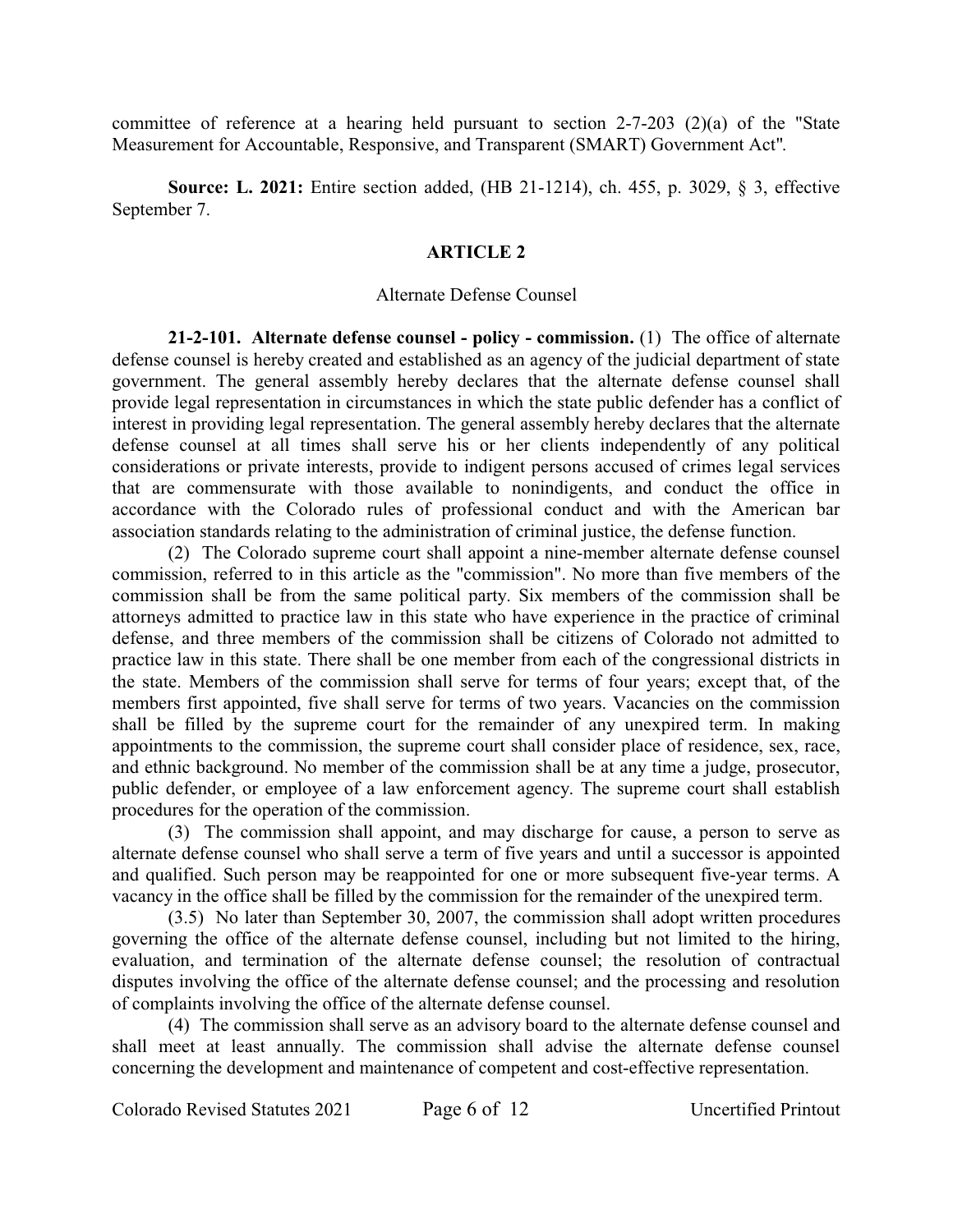(5) Members of the commission shall serve without compensation but shall be reimbursed for actual and reasonable expenses incurred in the performance of their duties.

(6) Any expenses incurred for the commission shall be paid from the general operating budget of the office of the alternate defense counsel.

**Source: L. 96:** Entire article added, p. 1012, § 1, effective May 23. **L. 2000:** (1) amended, p. 1479, § 1, effective August 2. **L. 2002:** (2) amended, p. 944, § 4, effective August 7. **L. 2007:** (2) amended and (3.5) added, p. 323, § 1, effective April 2.

**21-2-102. Alternate defense counsel - qualifications - employees.** (1) The alternate defense counsel shall have been licensed to practice law in this state for at least five years prior to appointment, and he or she shall devote full time to the performance of his or her duties and shall not engage in the private practice of law.

(2) The compensation of the alternate defense counsel shall be fixed by the general assembly and may not be reduced during the term of his or her appointment.

(3) The alternate defense counsel shall employ and fix the compensation of any other employees necessary to discharge the functions of the office of alternate defense counsel.

**Source: L. 96:** Entire article added, p 1013, § 1, effective May 23.

**21-2-103. Representation of indigent persons - definition.** (1) The office of alternate defense counsel shall provide legal representation in the following circumstances:

(a) In cases involving conflicts of interest for the state public defender as determined pursuant to subsection (1.5) of this section; and

(b) (Deleted by amendment, L. 2000, p. 1479, 2, effective August 2, 2000.)

(c) To indigent persons who are charged with municipal code violations for which there is a possible sentence of incarceration, as the alternate defense counsel in his or her discretion may determine, and as available resources allow. The office of alternate defense counsel shall provide such representation only pursuant to a contract between a requesting municipality and the office of alternate defense counsel. Any such contract must require the municipality to be financially responsible for all services rendered and expenses incurred by contractors to defend persons charged with such municipal code violations in the contracting municipality. The office of alternate defense counsel is not required to contract with any municipality unless the office of alternate defense counsel determines that the municipality has sufficient funding and personnel to administer and oversee the contracts for the provision of indigent defense services in that municipality.

(1.5) (a) To request withdrawal from a case due to a conflict of interest, the state public defender shall submit to the court having jurisdiction over the case a motion specifically describing the nature of the conflict of interest. If the state public defender determines that ethical obligations prevent a specific description of the nature of the conflict of interest, the state public defender shall cite any applicable legal authority for the determination, and the portion of the motion that specifically describes the nature of the conflict shall be sealed. In the event an issue arises later concerning whether an actual conflict existed, the sealed portion of the motion may be opened and examined by the original judge or by another judge if necessary to prevent the violation of an ethical obligation.

Colorado Revised Statutes 2021 Page 7 of 12 Uncertified Printout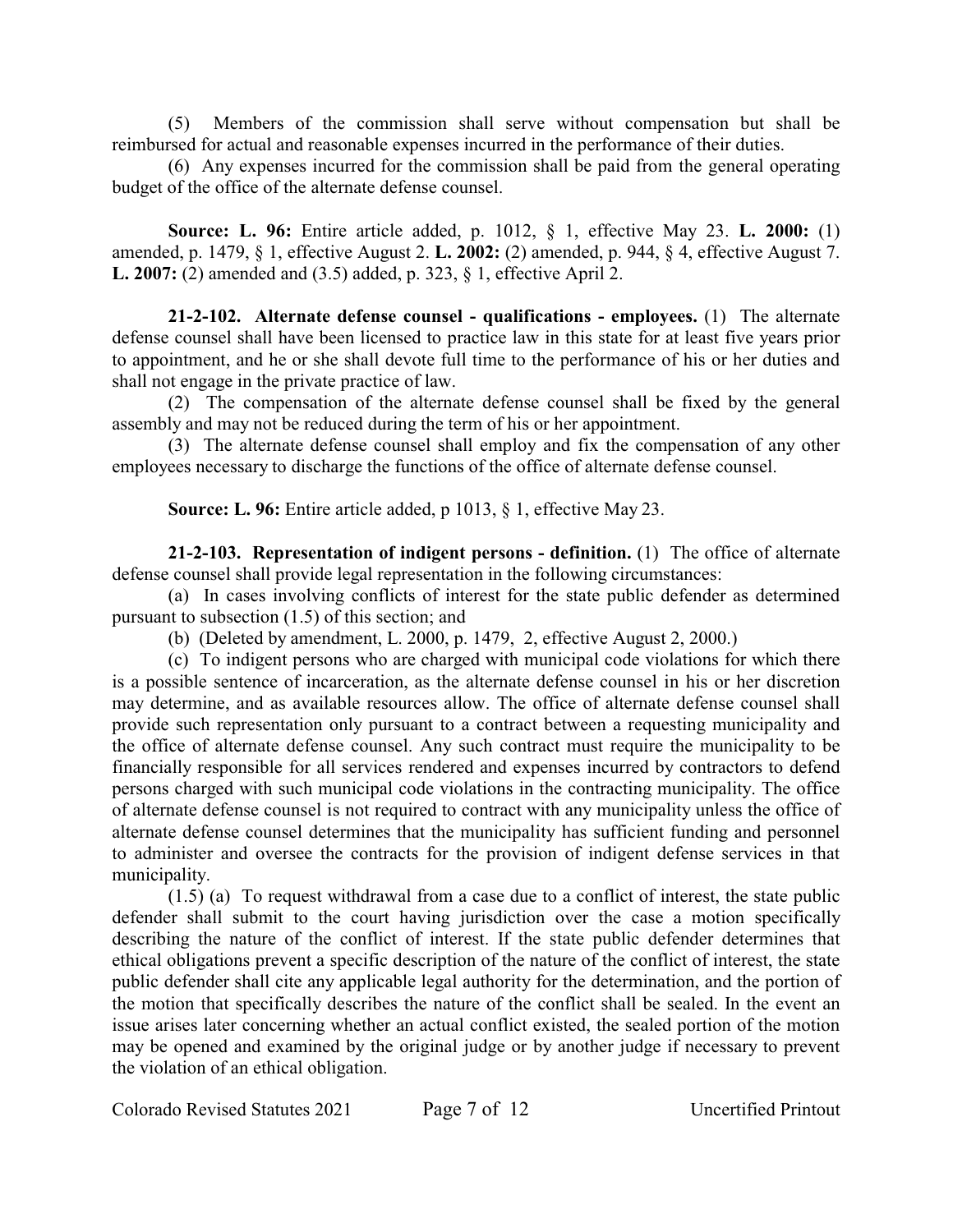(b) Upon review of the motion, the court shall determine whether a conflict of interest exists that would require withdrawal of the state public defender and appointment of the alternate defense counsel.

(c) For purposes of this article, a "conflict of interest" may include, but need not be limited to, circumstances in which the state public defender represents a codefendant or a person who is a witness in the case or other circumstances identified in the Colorado rules of professional conduct or other rules of civil procedure as creating a conflict of interest. Case overload, lack of resources, and other similar circumstances shall not constitute a "conflict of interest".

(d) If the court allows withdrawal of the state public defender and appoints the alternate defense counsel and it is later determined that no genuine conflict of interest existed, the office of the state public defender shall reimburse the office of the alternate defense counsel for the cost of the representation.

(2) In cases involving conflicts of interest for the state public defender, the determination of indigency shall be made by the state public defender in accordance with section 21-1-103.

(3) (Deleted by amendment, L. 2000, p. 1479, § 2, effective August 2, 2000.)

(4) The office of alternate defense counsel shall provide legal representation for indigent persons by contracting with licensed attorneys and investigators pursuant to section 21-2-105.

(5) The office of alternate defense counsel may, but is not required to, evaluate the performance of attorneys providing indigent defense in municipal courts at the request of any municipality, as described in section 13-10-114.5 (3)(c)(II). The office of alternate defense counsel shall not perform any such evaluations without sufficient funding for personnel to perform such evaluations.

**Source: L. 96:** Entire article added, p. 1014, § 1, effective May 23. **L. 99:** (1)(a) and (2) amended and (1.5) added, p. 874, § 1, effective August 4. **L. 2000:** (1)(b), (3), and (4) amended, p. 1479, § 2, effective August 2 **L. 2018:** (1) amended and (5) added, (SB 18-203), ch. 354, p. 2112, § 2, effective August 8.

**21-2-104. Duties of alternate defense counsel and contract attorneys - report.** (1) When representing an indigent person, the attorney under contract with the office of alternate defense counsel shall:

(a) Counsel and defend such person, whether he or she is held in custody, filed on as a delinquent, or charged with a felony offense, at every stage of the proceedings following arrest, detention, or service of process; and

(b) Prosecute any appeals or other remedies before or after conviction that the alternate defense counsel or the contract attorney considers to be in the interest of justice.

(2) In no case shall the alternate defense counsel or a contract attorney be required to prosecute any appeal or other remedy unless the alternate defense counsel or contract attorney is satisfied that there is arguable merit to the proceeding.

(3) Notwithstanding section 24-1-136 (11)(a)(I), pursuant to section 2-7-203, the office of alternate defense counsel shall report annually to the judiciary committees of the house of representatives and senate, or to any successor committees, information concerning:

(a) The number of juvenile delinquency cases for which counsel from the office is appointed;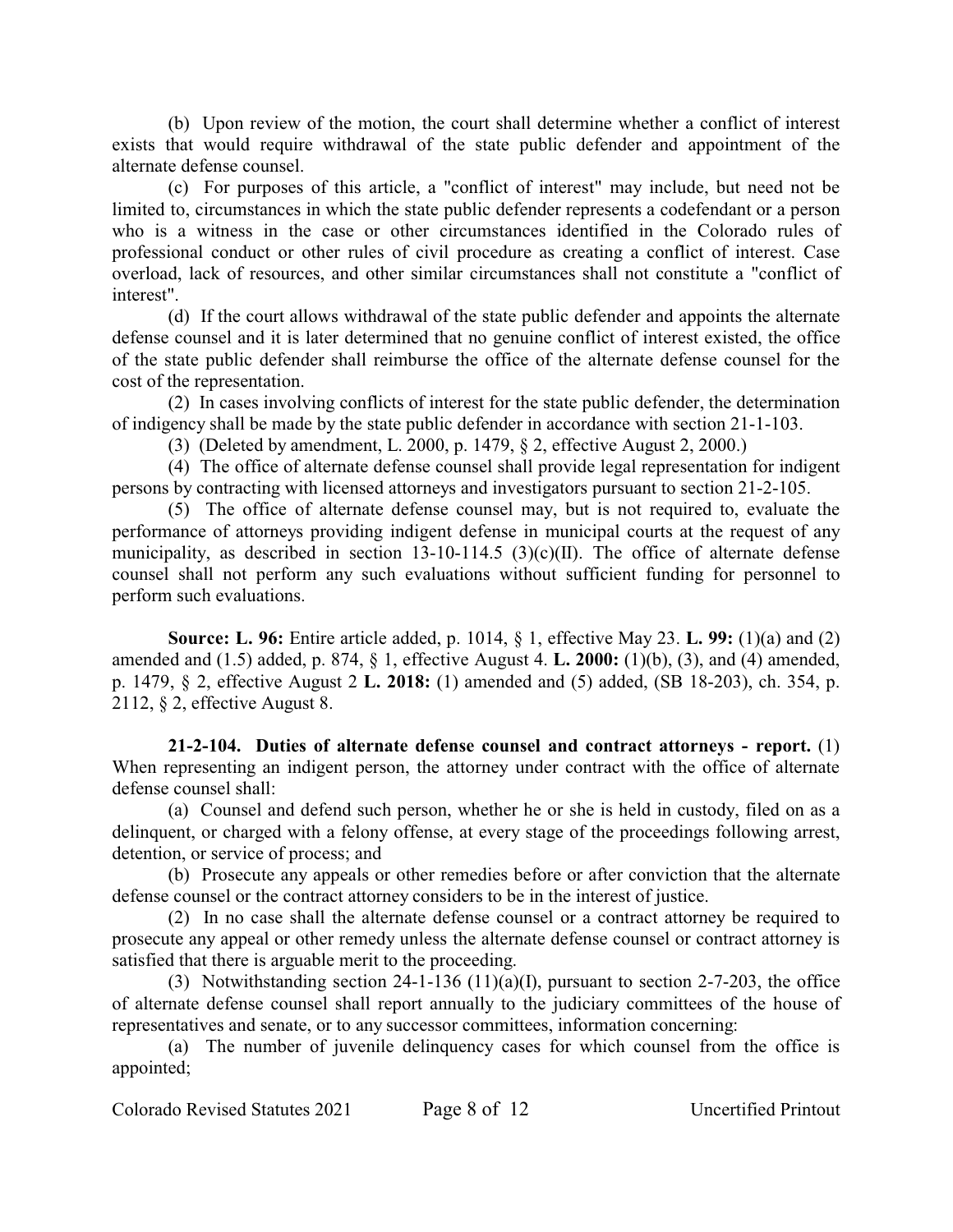(b) The number of juvenile cases that involve a conflict of interest;

(c) The process of selecting, training, and supporting attorneys who represent children in juvenile delinquency court;

(d) The average length of time attorneys are assigned to juvenile court;

(e) The outcome of efforts to reduce juvenile court rotations and increase opportunities for promotional advancement in salaries for attorneys in juvenile court; and

(f) The process of training employees and contractors concerning determinations of competency to proceed for juveniles and adults, competency evaluation reports, services to restore competency, and certification proceedings governed by article 65 of title 27.

**Source: L. 96:** Entire article added, p. 1014, § 1, effective May 23. **L. 2000:** IP(1) amended, p. 1480, § 3, effective August 2. **L. 2014:** (3) added, (HB 14-1032), ch. 247, p. 955, § 10, effective November 1. **L. 2019:** IP(3), (3)(d), and (3)(e) amended and (3)(f) added, (SB 19- 223), ch. 227, p. 2292, § 17, effective July 1.

**21-2-105. Contracts with attorneys and investigators.** (1) On and after January 1, 1997, the alternate defense counsel shall contract, where feasible, without prior approval of the court, for the provision of attorney services for cases described in section 21-2-103 (1). To provide for adequate legal representation of indigent persons, the office of alternate defense counsel may contract, where feasible, without prior approval of the court, for the provision of investigative services for cases described in section 21-1-103 (1). The office of alternate defense counsel shall establish, where feasible, a list of approved contract attorneys to serve as counsel and a list of approved investigators to provide investigative services in such cases. As a condition of placement on the approved list, the contracting attorney or investigator shall agree to provide services based on the terms to be established in a contract, at either a fixed fee or the hourly rate for reimbursement set by the supreme court. Terms of the contract shall be negotiated between the alternate defense counsel and the contract attorney or investigator. Contracts made with an attorney shall specify that the services shall be provided subject to the Colorado rules of professional conduct.

(2) Contracts made pursuant to this section shall provide for reasonable compensation and reimbursement for expenses necessarily incurred, to be fixed and paid from state funds appropriated therefor. The office of alternate defense counsel shall review the bills submitted for reimbursement by any contract attorney or investigator and may approve or deny the payment of such bills in whole or in part based on the terms set forth in the contract negotiated between the alternate defense counsel and the contract attorney or investigator.

**Source: L. 96:** Entire article added, p. 1015, § 1, effective May 23. **L. 2000:** (1) amended, p. 1480, § 4, effective August 2.

**21-2-106. Recoupment of fees and costs.** In any case when a court determines that a defendant is able to repay all or part of the expense of state-supplied or court-appointed counsel or any ancillary expenses incurred in representing such defendant, the court shall assess such fees or costs against such defendant and shall notify the judicial district's collection investigator.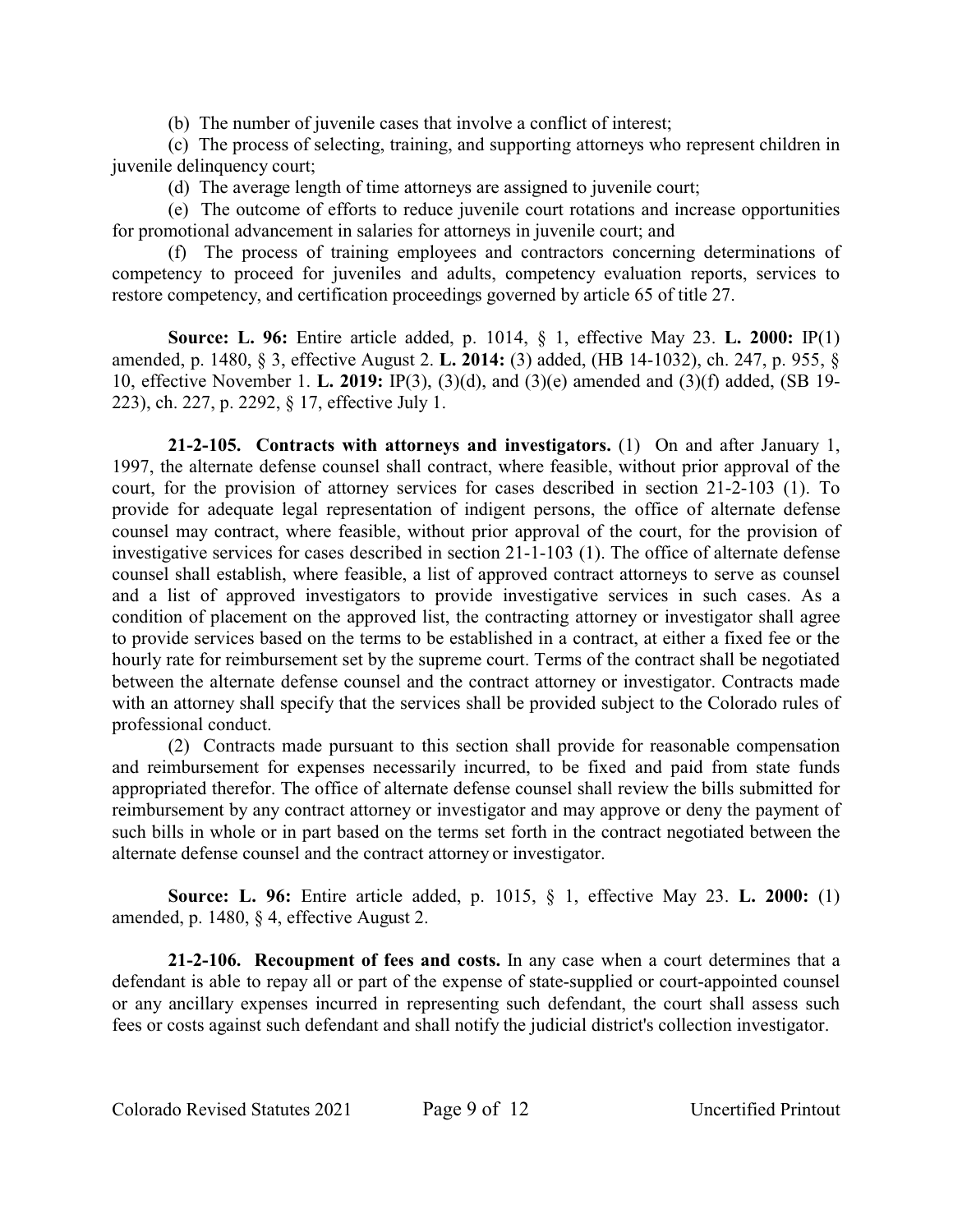**Source: L. 96:** Entire article added, p. 1015, § 1, effective May 23. **L. 2021:** Entire section amended, (SB 21-055), ch. 12, p. 76, § 9, effective March 21.

**21-2-107. Complaints against contracted attorneys - procedure.** (1) If a person files a claim for damages arising from professional negligence as a result of an act or omission committed by an attorney during the performance of the attorney's duties pursuant to a contract with the office of alternate defense counsel pursuant to section 21-2-105:

(a) The complainant shall file with the court a certificate of review in accordance with the provisions of part 6 of article 20 of title 13, C.R.S.;

(b) The attorney shall not be required to file an answer to the complaint until twenty days after the complainant files the accompanying certificate of review; and

(c) The office of the attorney general shall represent the attorney from the time of service of the complaint until the certificate of review is filed; except that, if the office of alternate defense counsel determines that the act or omission that is the basis of the claim did not occur during the performance of the attorney's duties pursuant to a contract with the office of alternate defense counsel pursuant to section 21-2-105:

(I) The office of alternate defense counsel shall notify the attorney and the office of the attorney general of said determination; and

(II) The office of the attorney general shall not represent the attorney.

(2) Upon the timely filing of a certificate of review as required in subsection (1) of this section, the court shall:

(a) Allow the office of the attorney general to withdraw from representation of the attorney; and

(b) If requested, allow the attorney to substitute new counsel to represent him or her.

(3) If the office of the attorney general represents an attorney pursuant to paragraph (c) of subsection (1) of this section and the court determines that the act or omission that is the basis of the claim did not occur during the performance of the attorney's duties pursuant to a contract with the office of alternate defense counsel pursuant to section 21-2-105, the office of the attorney general may request, and in response to such a request the court shall order, the attorney to reimburse the office of the attorney general for reasonable costs and reasonable attorney fees incurred by the office of the attorney general during the course of the representation.

(4) If a person files a claim for damages that arise from professional negligence as a result of an act or omission committed by an attorney during the performance of the attorney's duties pursuant to a contract with the office of alternate defense counsel pursuant to section 21- 2-105 and the attorney's contract for insurance with his or her malpractice insurance carrier requires the attorney to notify the insurance carrier upon the filing of a claim against the attorney, the insurance carrier may not consider the claim in determining the amount of the attorney's future malpractice insurance premiums unless a certificate of review is timely filed pursuant to paragraph (a) of subsection (1) of this section.

**Source: L. 2010:** Entire section added, (SB 10-063), ch. 99, p. 339, § 1, effective August 11.

**21-2-108. Conflict-free defense for indigent persons in municipal courts - fund created.** (1) For the purposes of section 21-2-103 (1)(c) and (5), any municipality that wants to

Colorado Revised Statutes 2021 Page 10 of 12 Uncertified Printout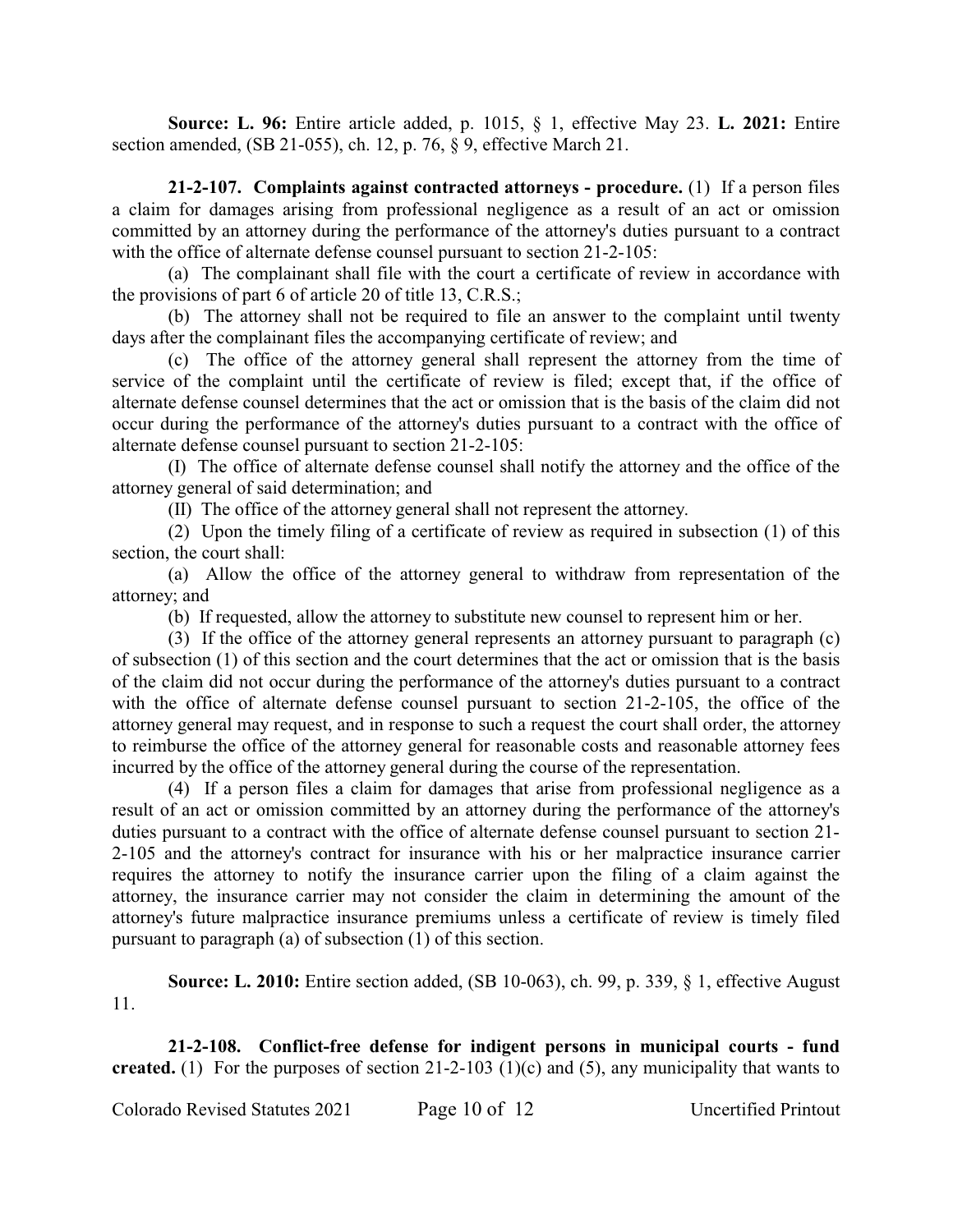utilize the services of the office of alternate defense counsel may request such services as provided in this section.

(2) A municipality that wants to utilize the services of the office of alternate defense counsel to evaluate the provision of defense counsel to indigent defendants as described in section 13-10-114.5 (3)(c)( $\Pi$ )(A) during the next calendar year shall request such services on or before September 1, 2018, and on or before September 1 each year thereafter.

(3) On or before May 1, 2019, and on or before May 1 each year thereafter, the office of alternate defense counsel shall inform each municipality that requested the evaluation services of the office pursuant to subsection (2) of this section whether the office has sufficient funding to provide the services and whether the office can commit to providing such services during the next calendar year.

(4) On or before January 1, 2020, and on or before January 1 each year thereafter, the office of alternate defense counsel shall begin evaluating the provision of defense counsel to indigent defendants in each municipality to which the office committed such services pursuant to subsection (3) of this section.

(5) A municipality that wants to utilize the office of alternate defense counsel to provide a list of approved attorneys to be used for indigent defense during the next calendar year shall request such services on or before September 1, 2020, or on or before September 1 each year thereafter.

(6) On or before May 1, 2021, and on or before May 1 each year thereafter, the office of alternate defense counsel shall inform each municipality that requested the legal defense services of the office pursuant to subsection (5) of this section whether the office has sufficient funding to provide the services and whether the office can commit to providing such services during the next calendar year.

(7) On or before January 1, 2022, and on or before January 1 each year thereafter, the office of alternate defense counsel shall provide a list of approved indigent defense counsel to each municipality to which the office committed such services pursuant to subsection (6) of this section.

(8) There is created in the state treasury the conflict-free municipal defense fund, referred to in this subsection (8) as the "fund", which consists of any money collected from municipalities and credited to the fund and any other money that the general assembly may appropriate or transfer to the fund. Money in the fund is continuously appropriated to the office of alternate defense counsel for the purposes described in this section. The state treasurer shall credit all interest derived from the deposit and investment of money in the fund to the fund. Any money not appropriated by the general assembly must remain in the fund and shall not be transferred or revert to the general fund at the end of any fiscal year.

**Source: L. 2018:** Entire section added, (SB 18-203), ch. 354, p. 2113, § 3, effective August 8.

**21-2-109. Office of alternate defense counsel - gifts, grants, and donations for record sealing.** (1) The office of alternate defense counsel may apply for grants and accept gifts or donations from private or public sources for the purpose of representing indigent clients in matters pursuant to part 7 of article 72 of title 24 when such action is in accordance with the Colorado rules of professional conduct and the American bar association standards relating to